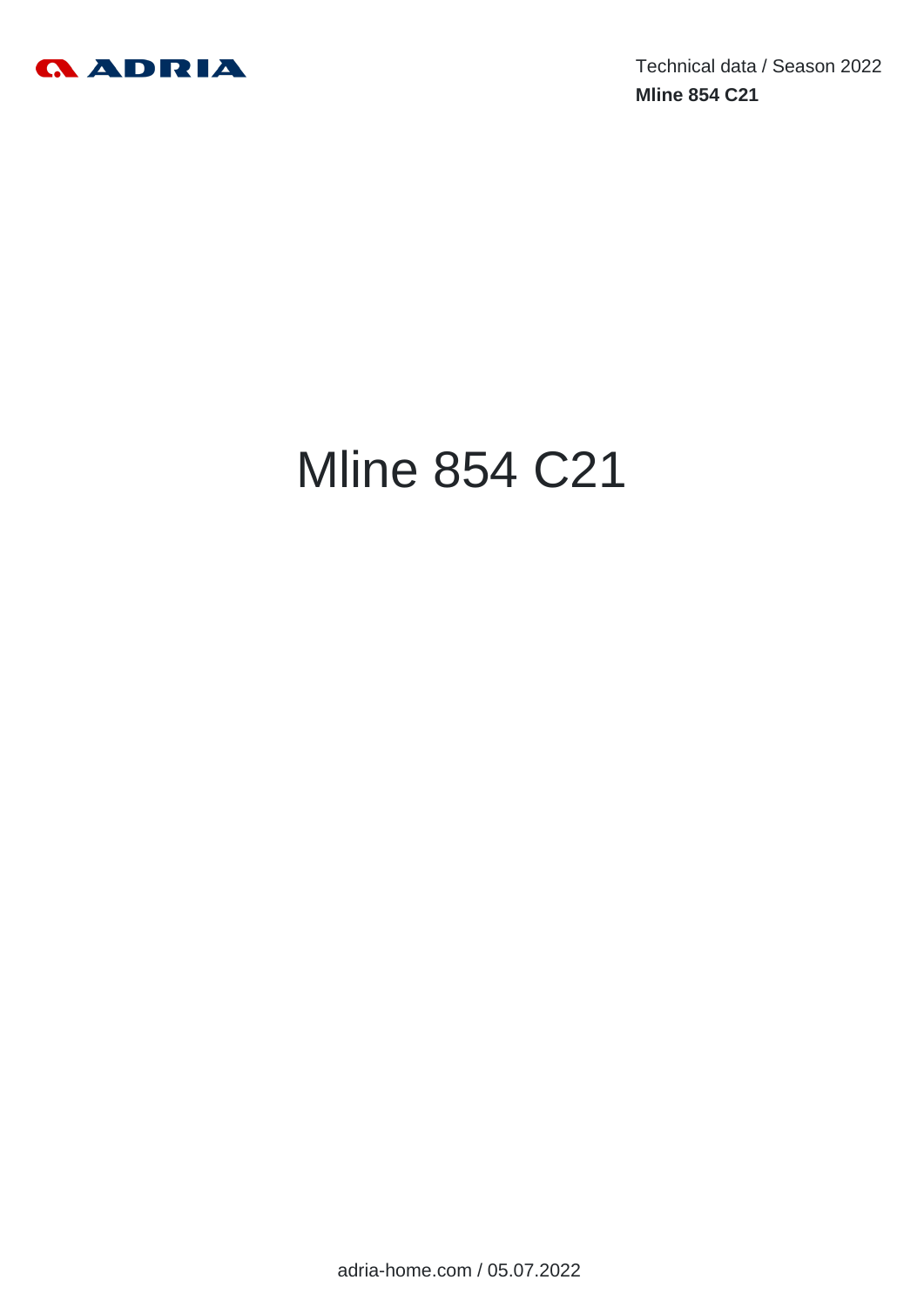

# **Facade:**



**Layout:**

**MLine 854 C21**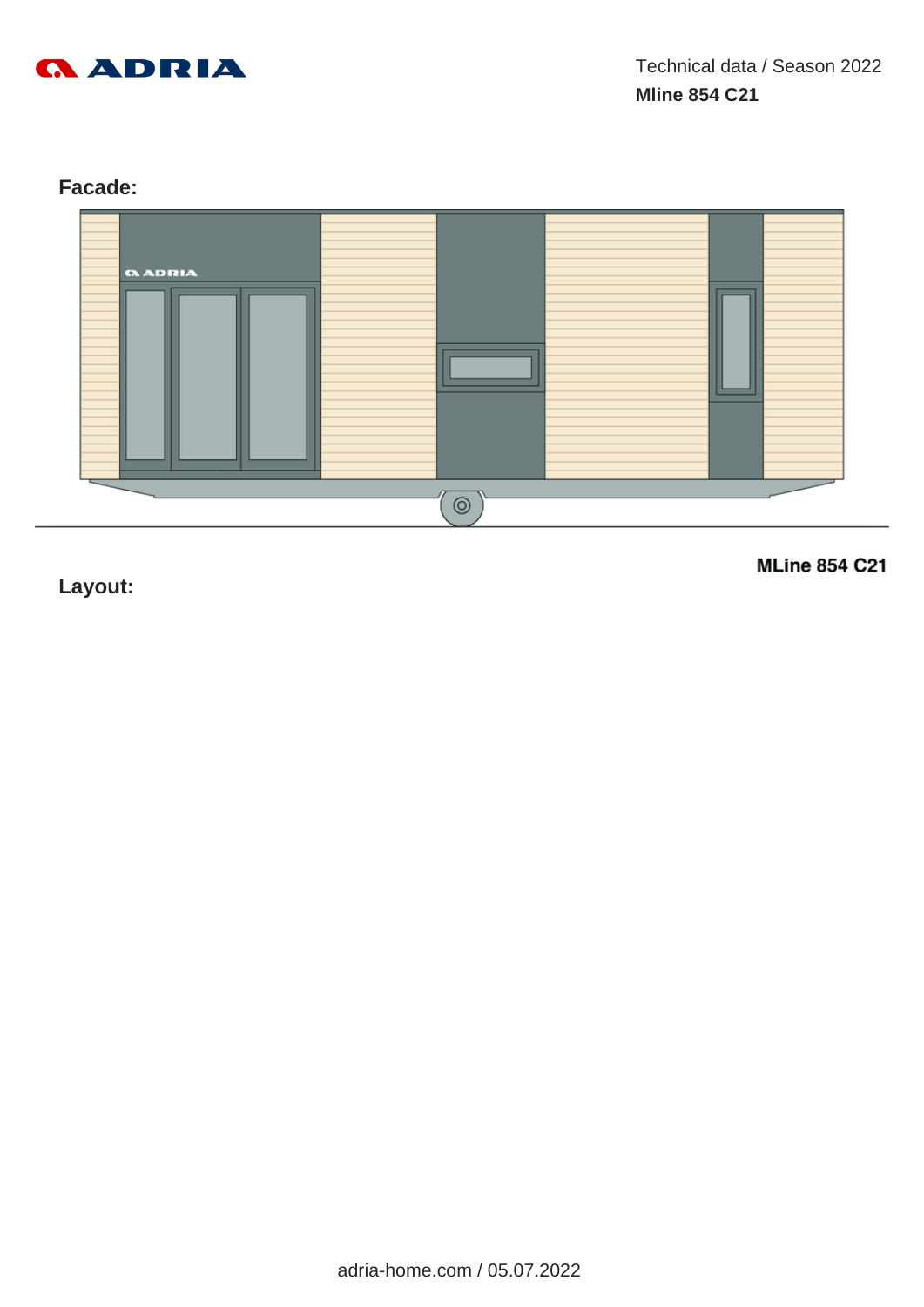

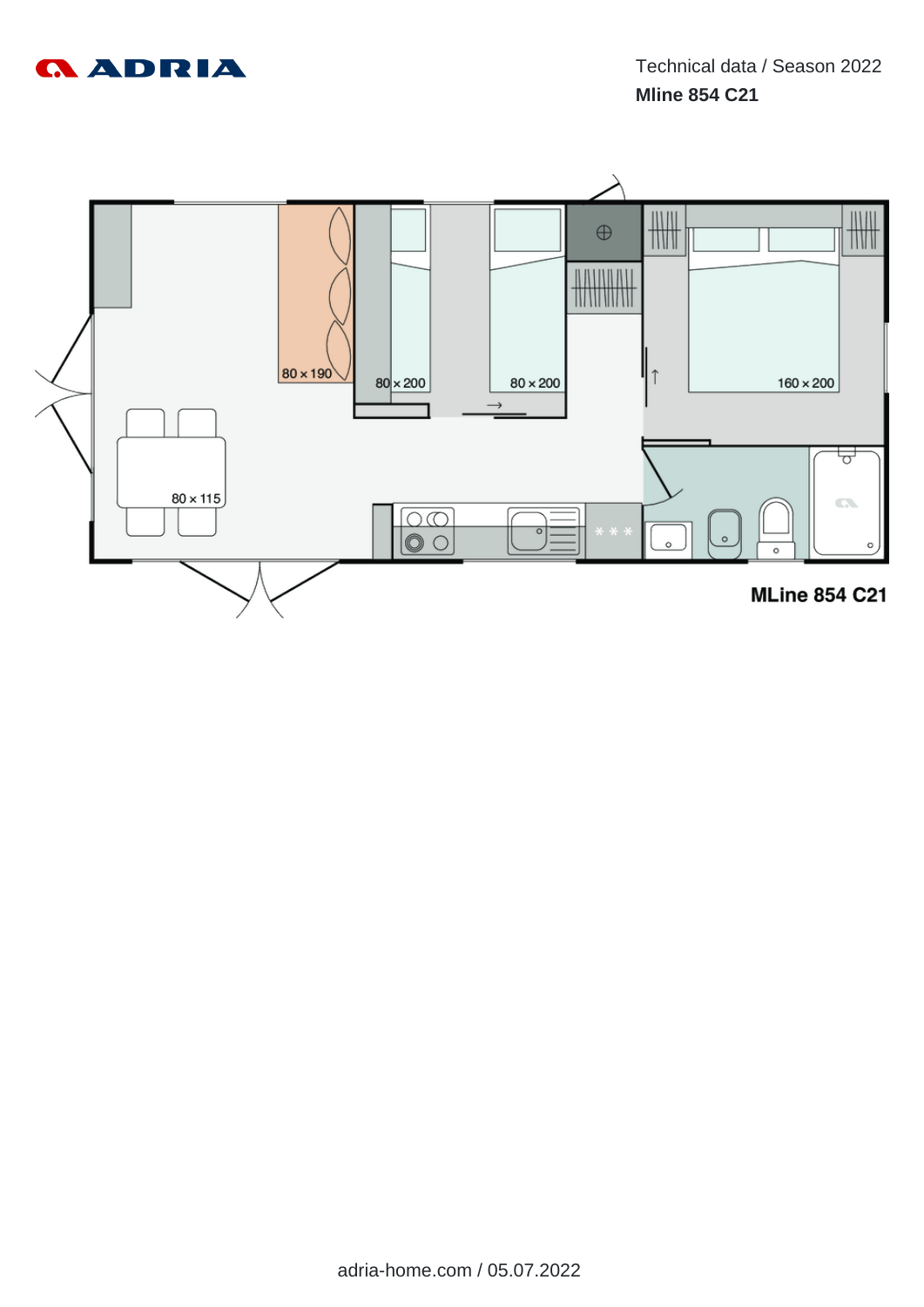

#### **C6 BATHROOM**

| Electrical socket in bathroom                                             | X              |
|---------------------------------------------------------------------------|----------------|
| Shower cabin                                                              | 80 x 120       |
| Shower sliding doors with security glass                                  | X              |
| Shower PVC wall                                                           | X              |
| Shower rail with sliding shower holder                                    | X              |
| Shower rail with adjustable sliding shower holder and rain shower<br>head | O              |
| Wash-stand with mixer tap                                                 | X              |
| Mirror with shelf in bathroom                                             | $\sf X$        |
| Ceramic toilet with toilet seat                                           | X              |
| PVC toilet tank with saving function                                      | $\sf X$        |
| Built-in toilet tank with saving function                                 | O              |
| Built-in toilet tank with saving function connected to wash-stand         | $\overline{O}$ |
| Bidet with mixer tap in bathroom                                          | $\overline{O}$ |
| <b>Towel holder</b>                                                       | $\sf X$        |
| Toilet roll holder                                                        | X              |
| Hangers in bathroom (2 pcs)                                               | $\chi$         |
| Hairdryer in bathroom                                                     | $\circ$        |
| Bathroom fan in bathroom                                                  | O              |
| Built-in ceiling spot LED lights in bathroom                              | X              |

#### **C2 KITCHEN**

| Built-in ceiling spot LED lights in kitchen      | X        |
|--------------------------------------------------|----------|
| Electrical sockets over the kitchen counter (2x) | X        |
| Gas hob on glass ceramic platform 4 burners      | X        |
| Glass ceramic hob with 4 burners                 | O        |
| Induction hob with 4 burners                     | O        |
| Shelving in kitchen                              | $\circ$  |
| Built-in extrator hood                           | X        |
| Stainless steel sink with drainer                | X        |
| Granite sink with drainer                        | O        |
| Built-in bin separator 16L                       | $\Omega$ |
| Selfstanding fridge with freezer 2171            | X        |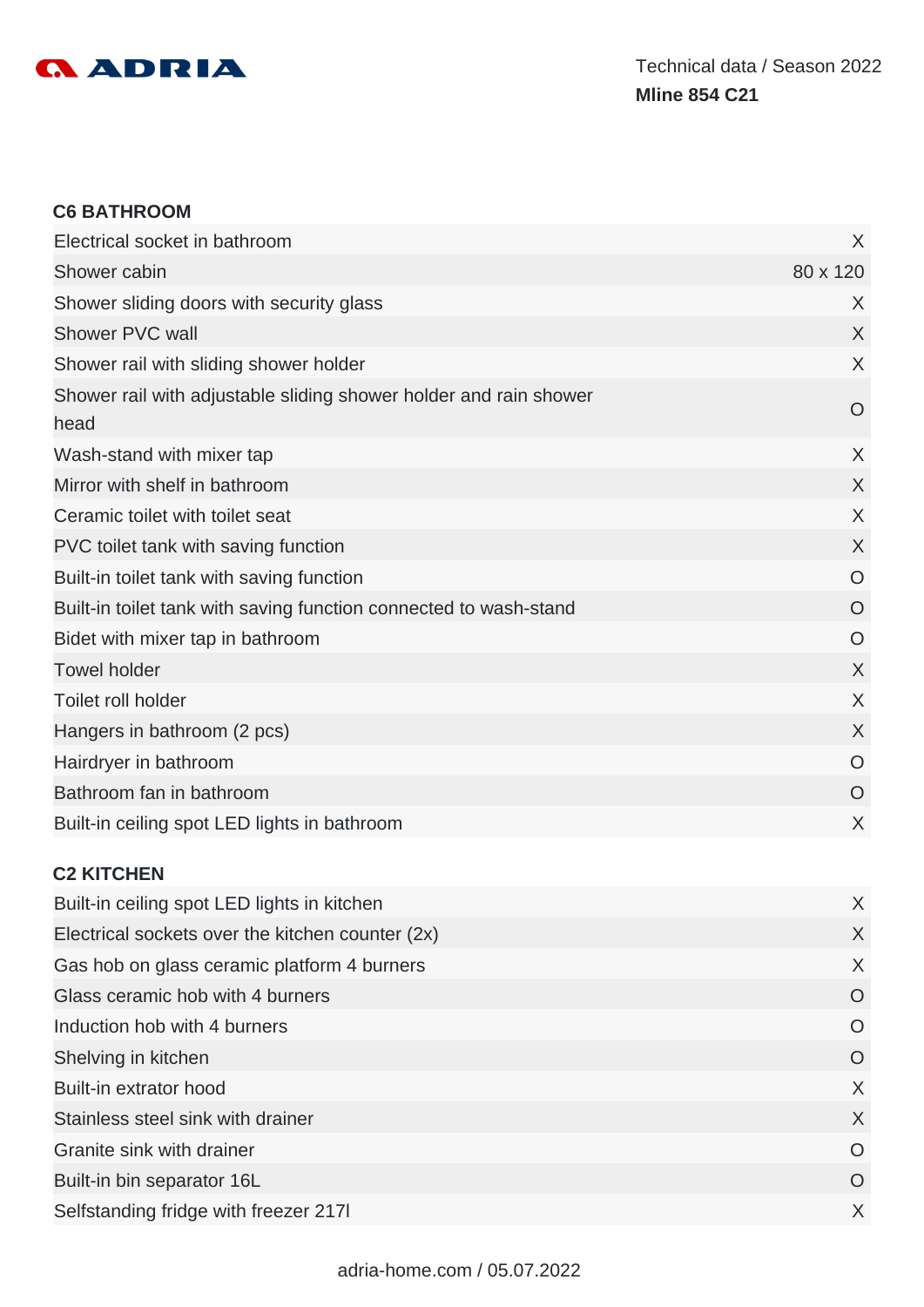

| Built-in frdige with freezer 270 I         | O        |
|--------------------------------------------|----------|
| Built-in dishwasher 450 mm                 | O        |
| Microwave oven                             | O        |
| Built-in microwave oven                    | O        |
| Built-in drainer (scolapiatti)             | O        |
| Kitchen backsplash: Glass white wall panel | X        |
| Kitchen backsplash: White wall panel       | $\circ$  |
| Kitchen backsplash: Decorative laminate    | X        |
| Wooden wall panel with shelve over fridge  | X        |
| LED lightning above kitchen counter        | $\Omega$ |

#### **A1 GENERAL**

| Area                | 34,00   |
|---------------------|---------|
| Number of beds      | $4 + 1$ |
| Number of bedrooms  | 2       |
| Number of bathrooms |         |
| Length              | 8,50    |
| Width               | 4,00    |
| Height              | 3,45    |

## **B1 CHASSIS**

| 100% Galvanized Steel Chassis |  |
|-------------------------------|--|
| Inflatable wheels             |  |
| Detachble hook                |  |
| <b>Leveling Feet</b>          |  |

#### **B2 FLOOR**

| Vynil flooring                                                     |  |
|--------------------------------------------------------------------|--|
| Moisture resistant CTB-H floor 19 mm with ALU isolation floor foil |  |

# **B3 EXTERIOR WALLS**

| Adria Sanwdich Technology ®AST external walls 45 mm (R=1,35    | X      |
|----------------------------------------------------------------|--------|
| m2K/W                                                          |        |
| Decorative attic: Metal sheet - matching colour of windows and |        |
| doors                                                          |        |
| Cladding L/R: Facade without final layer                       | $\chi$ |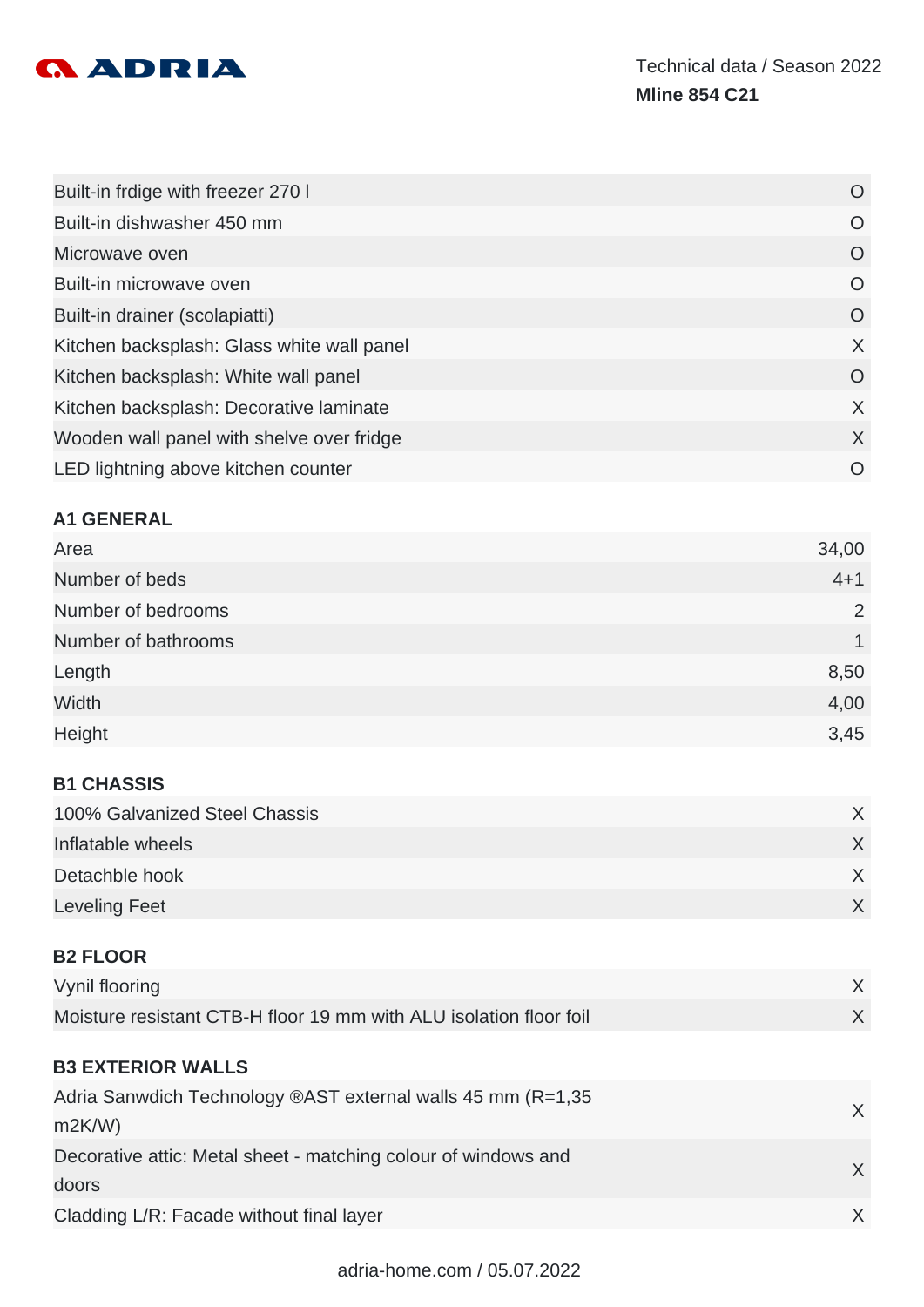

| Cladding L/R: Facade VANILLA Jub Family 325                     | $\circ$        |
|-----------------------------------------------------------------|----------------|
| Cladding L/R: Facade GREEN Jub Vitality 115                     | $\circ$        |
| Cladding L/R: Facade BLUE Jub Vitality 20                       | $\circ$        |
| Cladding L/R: Facade BROWN GREY Jub Family 15                   | $\circ$        |
| Cladding L/R: White Metal Panel                                 | $\overline{O}$ |
| Cladding L/R: Anthracite Metal Panel                            | $\circ$        |
| Cladding L/R: Adria PVC Whiteline horizontal                    | $\circ$        |
| Cladding L/R: Adria PVC Blackline horizontal                    | $\overline{O}$ |
| Cladding L/R: Larchwood horizontal                              | $\circ$        |
| Cladding L/R: Larchwood vertical                                | $\circ$        |
| Cladding L/R: Larchwood Blackline horizontal                    | $\overline{O}$ |
| Cladding L/R: Trend PVC Ivory SOFT FS-301 vertical              | $\circ$        |
| Cladding L/R: Trend PVC Mastic SOFT FS-301 vertical             | $\circ$        |
| Cladding L/R: Trend PVC Anthracite SOFT FS-301 vertical         | $\overline{O}$ |
| Cladding L/R: Trend PVC Pearl Grey STONE FS-301 vertical        | O              |
| Decorative Cladding: Facade without final layer                 | X              |
| Decorative Cladding: Facade VANILLA Jub Family 325              | $\circ$        |
| Decorative Cladding: Facade GREEN Jub Vitality 115              | $\circ$        |
| Decorative Cladding: Facade BLUE Jub Vitality 20                | $\circ$        |
| Decorative Cladding: Facade BROWN GREY Jub Family 15            | $\circ$        |
| Decorative Cladding: White Panel                                | $\overline{O}$ |
| Decorative Cladding: Anthracite panel                           | $\circ$        |
| Decorative Cladding: Larchwood vertical                         | O              |
| Decorative Cladding: Larchwood Blackline horizontal             | $\circ$        |
| Decorative Cladding: Adria PVC Whiteline horizontal             | $\circ$        |
| Decorative Cladding: Trend PVC Ivory SOFT FS-301 vertical       | $\circ$        |
| Decorative Cladding: Trend PVC Mastic SOFT FS-301 vertical      | $\overline{O}$ |
| Decorative Cladding: Trend PVC Anthracite SOFT FS-301 vertical  | O              |
| Decorative Cladding: Trend PVC Pearl Grey STONE FS-301 vertical | $\overline{O}$ |
| Other Three Sides: Soft PVC Vnyl Silver Cedar vertical          | X              |
| Other Three Sides: Trend PVC Ivory SOFT FS-301 vertical         | $\overline{O}$ |
| Other Three Sides: Trend PVC Mastic SOFT FS-301 vertical        | $\circ$        |
| Other Three Sides: Trend PVC Anthracite SOFT FS-301 vertical    | $\circ$        |
| Other Three Sides: Trend PVC Pearl Grey STONE FS-301 vertical   | O              |
| Other Three Sides: Facade VANILLA Jub Family 325                | O              |
|                                                                 |                |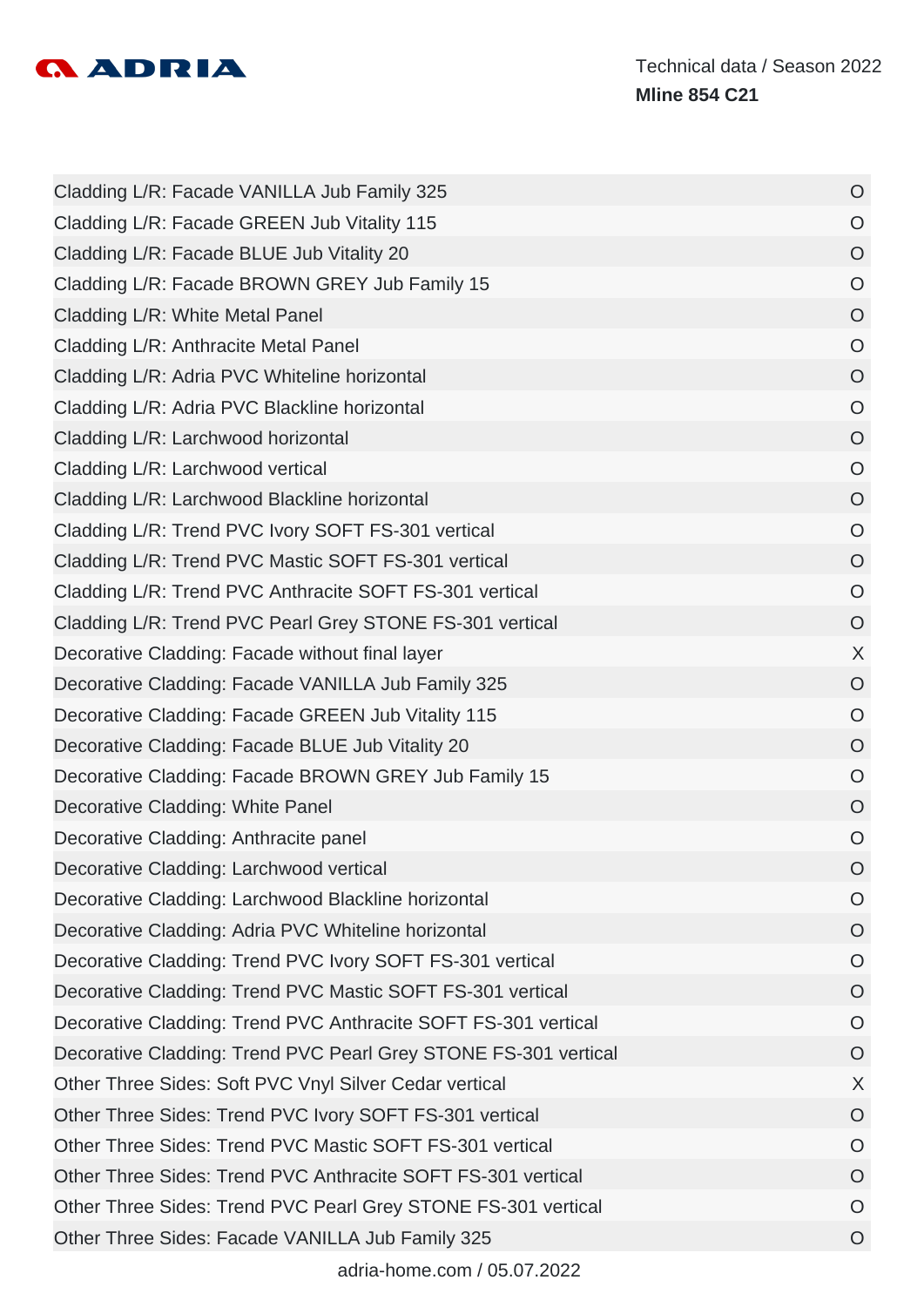

| O              |
|----------------|
| $\Omega$       |
| O              |
| $\overline{O}$ |
| O              |
| $\circ$        |
| X              |
| $\circ$        |
| $\Omega$       |
| $\circ$        |
| O              |
|                |

# **B4 WINDOWS AND DOORS**

| PVC white windows and doors with termopan glass                     | X        |
|---------------------------------------------------------------------|----------|
| PVC windows and doors with termopan glass - anthracite outside,     | O        |
| white inside                                                        |          |
| Tinted windows in bathrooms                                         | $\sf X$  |
| Swing entrance door with security glass and door holder             | X        |
| Panoramic sliding entrance door with security glass and door holder | O        |
| Built-in blinds on all windows - matching colour of windows and     | $\Omega$ |
| doors                                                               |          |
| Rolo shutters on bathroom windows                                   | $\Omega$ |
| Master cylinder                                                     | $\Omega$ |
| ALU door of external box - matching colour of windows and doors     | X        |
| Master key (3 pieces)                                               | $\Omega$ |
| Mosquito nets on all windows - matching colour of windows           | $\Omega$ |
|                                                                     |          |

# **B5 ROOF AND CEILLING**

| Single-pitched Roof                             | X        |
|-------------------------------------------------|----------|
| Roof construction class A (150 kg/m2)           | $\chi$   |
| Roof type: Galvanized steel roof                | $\chi$   |
| Roof colour: White                              | $\times$ |
| Roof Colour: Anthracite                         | O        |
| Roof type: PVC roof                             | O        |
| Secondary roof type: PVC foil                   | X        |
| Roof insulation glass wool 50 mm (R=1,25 m2K/W) | X        |
|                                                 |          |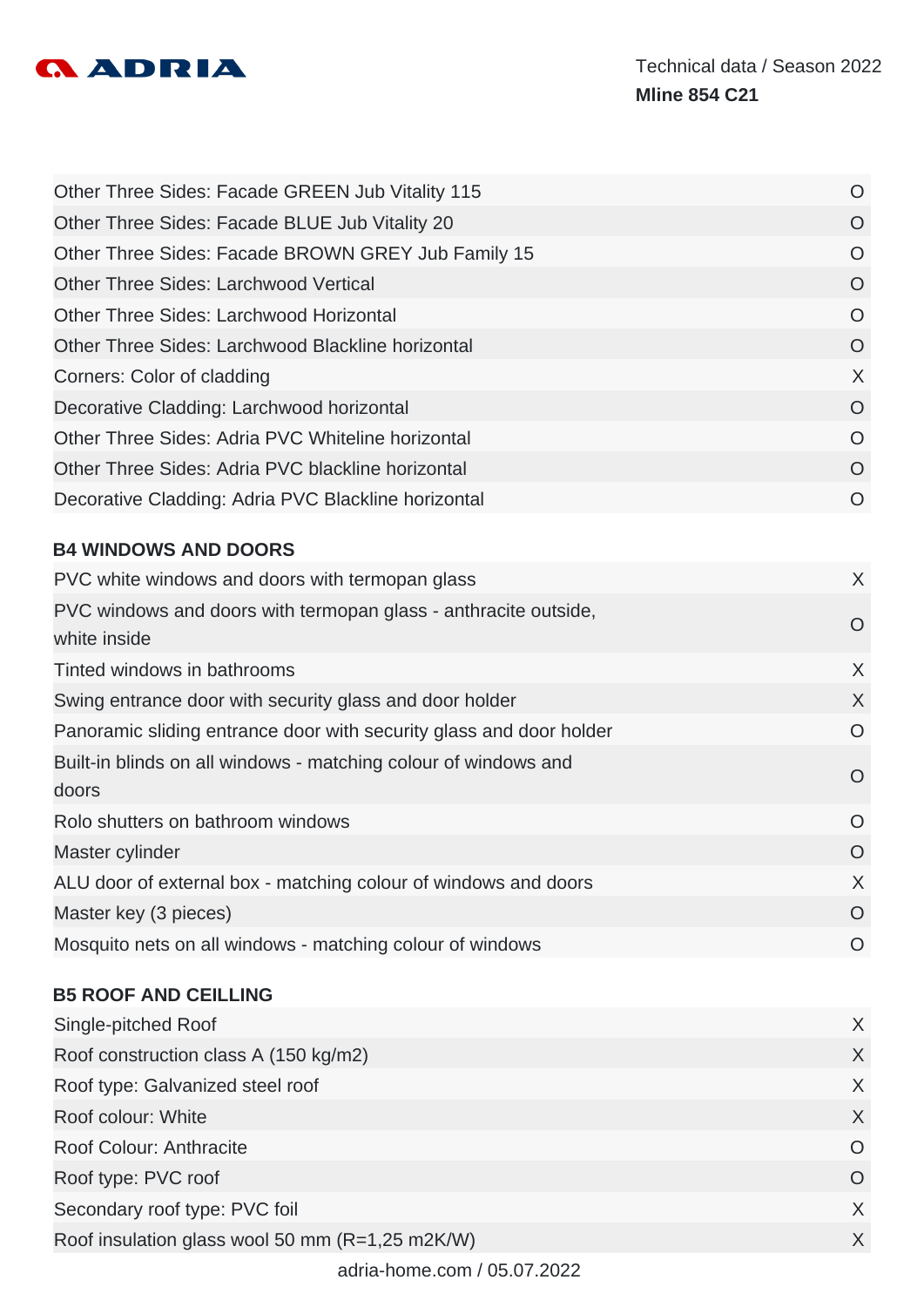

| Flat heigher ceiling in all rooms 225 cm                       |  |
|----------------------------------------------------------------|--|
| <b>Gutters</b>                                                 |  |
| Vertical draining pipes - matching colour of windows and doors |  |
| Gutter guard for leaves                                        |  |
| Roof construction class B (250 kg/m2)                          |  |

#### **C0 INTERIOR**

| <b>Textile Combination - STANDARD</b>                   | <b>PARIS 2022</b>           |
|---------------------------------------------------------|-----------------------------|
| <b>Textile Combination - OPTION 1</b>                   | <b>MARSEILLES 2022</b>      |
| <b>Textile Combination - OPTION 2</b>                   | <b>MILANO 2022</b>          |
| <b>Textile Combination - OPTION 3</b>                   | <b>RIMINI 2022</b>          |
| <b>Furnishing Decor - STANDARD</b>                      | NATURAL 2022                |
| Dimout curtains in all rooms except bathroom and toilet | X                           |
| Daily curtains in all rooms except bathroom and toilet  | $\circ$                     |
| Sofa Cushions - STANDARD                                | <b>SILVER MAGIC 2022</b>    |
| Sofa Cushions - OPTION 1                                | FRESH WIND 2022             |
| Sofa Cushions - OPTION 2                                | <b>DIAMOND SPARKLE 2022</b> |
| Sofa Cushions - OPTION 3                                | <b>GOLDEN STAR 2022</b>     |
| Interior separation walls 16 mm                         | $\sf X$                     |
| Interior doors 25 mm with PVC doorframes                | X                           |
| Door stopper                                            | $\chi$                      |
| Metal doorhooks                                         | X                           |
| Soft close for furniture                                | $\chi$                      |
| Bathroom and toilet door with lock                      | X                           |
|                                                         |                             |

#### **C1 LIVING ROOM**

| Sofa                                         | X        |
|----------------------------------------------|----------|
| Sofa extendable                              | O        |
| Sofa with decorative seams                   | $\Omega$ |
| Sofa with decorative seams extendable        | O        |
| Dinning table                                | X        |
| <b>Chairs</b>                                | X        |
| Wall shelf over the sofa in living room      | X        |
| TV cupboard with luggage rack in living room | X        |
| Open Wardrobe in living room                 | X        |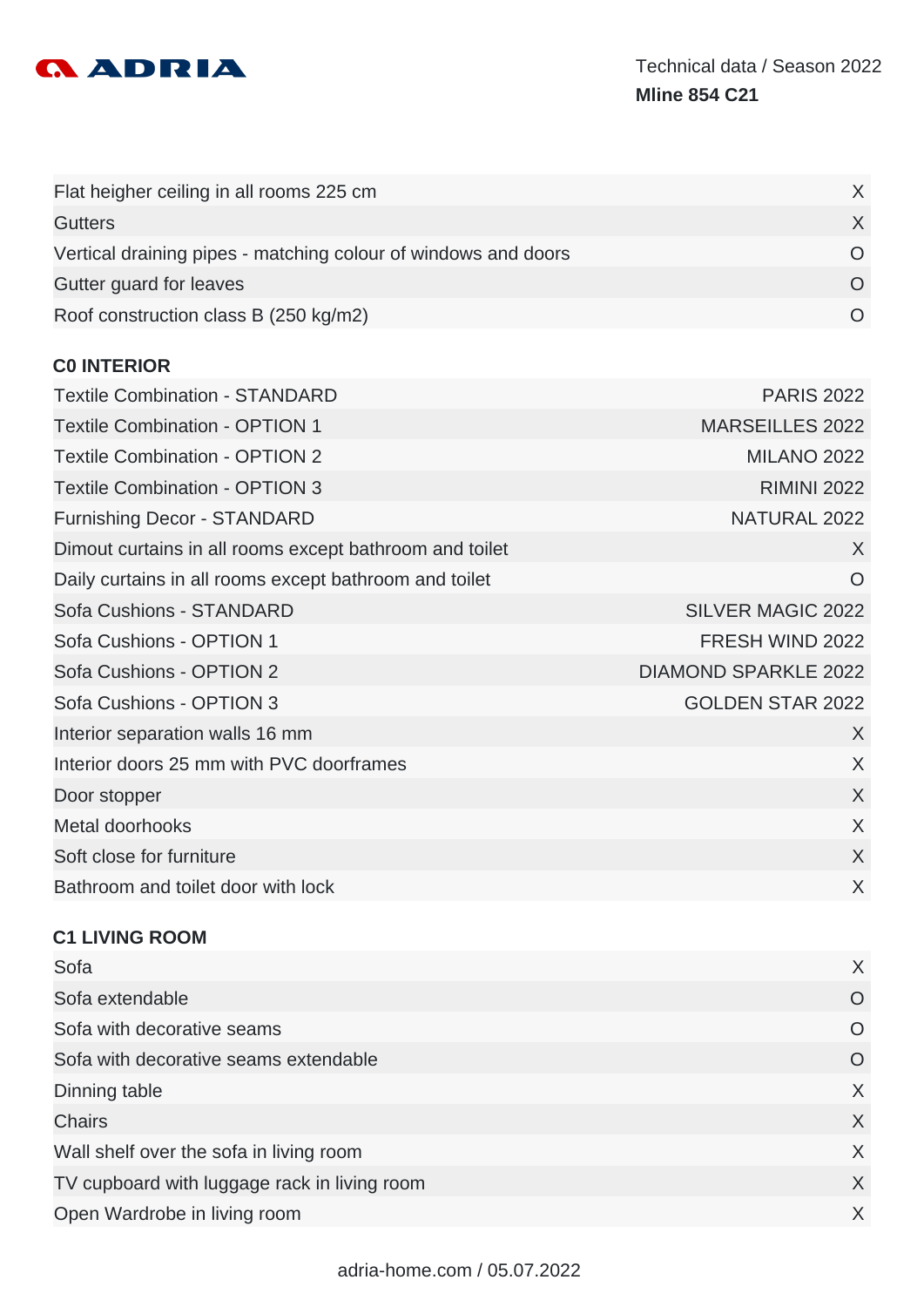

| Hangers in living room (2 pcs)                                    | $\chi$  |
|-------------------------------------------------------------------|---------|
| Mirror in living room                                             | $\sf X$ |
| Fire extinguisher (1kg) in living room                            | $\circ$ |
| Fire blanket in living room                                       | O       |
| Smoke detector in living room                                     | $\circ$ |
| Adria Bluetooth sound system                                      | O       |
| Decorative wall in living room                                    | X       |
| Ambiental LED lightning in living room                            | O       |
| Built-in ceiling spot LED lights in living room with 2-way switch | X       |
| TV module in living room (1x TV socket, 2x el. socket)            | X       |
| Electrical sockets in living room (2x)                            | X       |

# **C3 MASTER BEDROOM**

| Double bed with slatted bed base                                     | 160 x 200      |
|----------------------------------------------------------------------|----------------|
| Foam mattresses (25 kg/m2) in master bedroom                         | X              |
| Foam mattresses (35 kg/m2) in master bedroom                         | $\overline{O}$ |
| Wooden bed upholstery in master bedroom                              | $\overline{O}$ |
| Upholstered bed in master bedroom                                    | $\overline{O}$ |
| Ottoman upholstered bed in master bedroom                            | $\circ$        |
| Ottoman bed with wooden upholstery in master bedroom                 | $\overline{O}$ |
| Wooden headboard in master bedroom                                   | X              |
| Upholstered headboard in master bedroom                              | $\overline{O}$ |
| Bedside tables in master bedroom                                     | X              |
| Wall shelf over the bed in master bedroom                            | $\sf X$        |
| Decorative wall panel above shelve in master bedroom                 | $\overline{O}$ |
| Cupboards over the bed in master bedroom                             | $\overline{O}$ |
| Wardrobe in master bedroom                                           | X              |
| Hangers in master bedroom (2 pcs)                                    | X              |
| Mirror in master bedroom                                             | X              |
| Safe in master bedroom                                               | $\overline{O}$ |
| TV module in master bedroom (1x TV socket, 2x socket)                | $\circ$        |
| Built-in ceiling spot LED lights in master bedroom with 2-way switch | X              |
| Reading LED lights in master bedroom                                 | X              |
| Electrical sockets in master bedroom (2x)                            | X              |
| USB charging modules in master bedroom (2 x C, 2 x B)                | $\circ$        |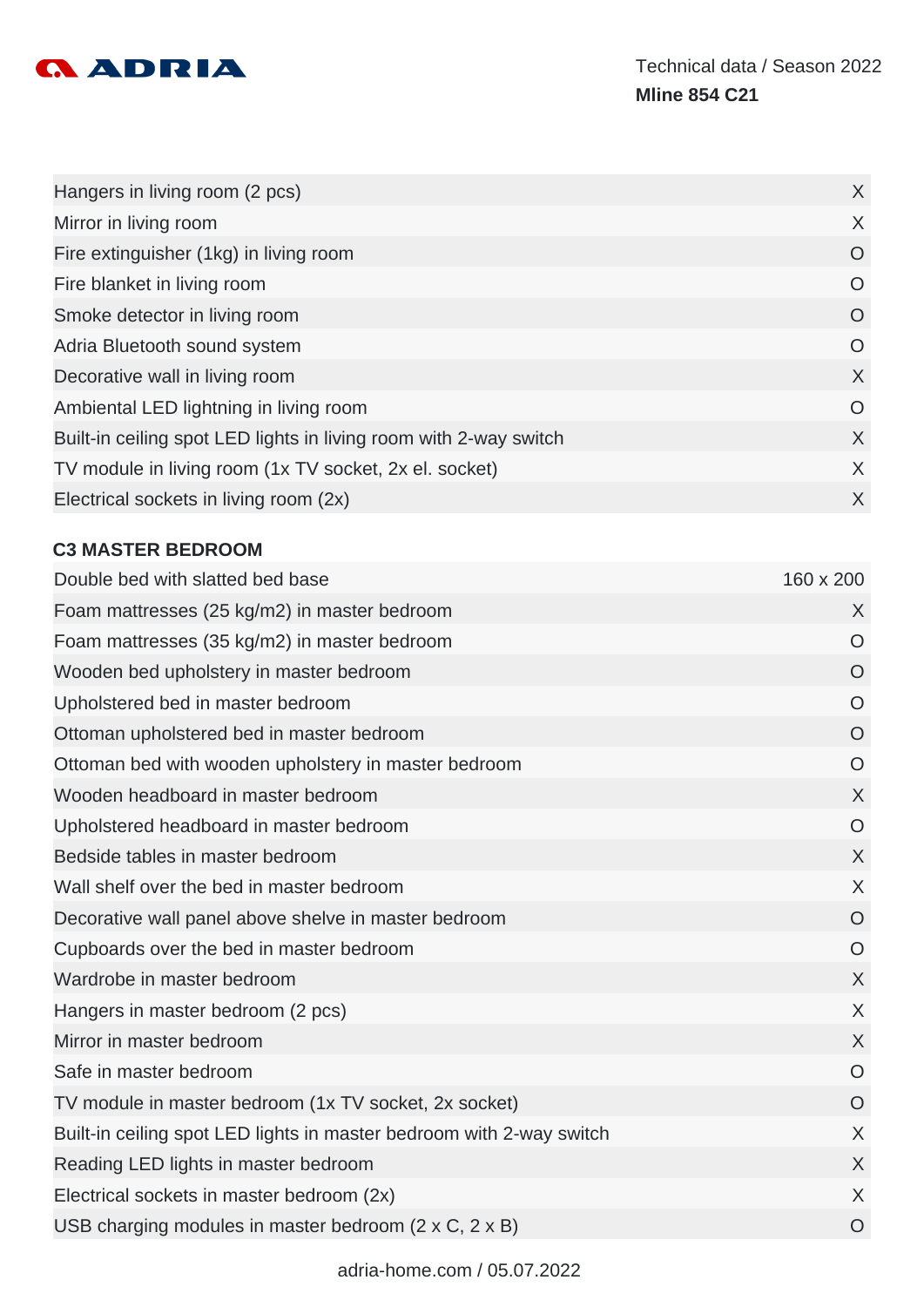

| UTP socket in master bedroom                                                | O              |
|-----------------------------------------------------------------------------|----------------|
| Ambiental LED lightning under the shelf in master bedroom                   | O              |
| <b>C4 CHILDREN BEDROOM</b>                                                  |                |
| Single beds with slatted bed base                                           | 80 x 200       |
| Loft bed in children's bedroom                                              | O              |
| Foam mattresses PN25 in children's bedroom                                  | $\sf X$        |
| Foam mattresses HR35 in children's bedroom                                  | $\circ$        |
| Wooden bed upholstery in children's bedroom                                 | O              |
| Upholstered bed in children's bedroom                                       | $\circ$        |
| Underbed in children's room                                                 | $\overline{O}$ |
| Wooden headboard in children's bedroom                                      | X              |
| Upholstered headboard in children's bedroom                                 | $\overline{O}$ |
| Wooden wall panel alongside bed in children's bedroom                       | $\overline{O}$ |
| Upholstered wall panel alongside bed in children's bedroom                  | O              |
| Bedside tables in children's bedroom                                        | $\sf X$        |
| Wall shelf over the bed in children's bedroom                               | X              |
| Decorative wall panel above shelve in children's bedroom                    | $\overline{O}$ |
| Cupboards over the bed in children's bedroom                                | $\chi$         |
| Hangers in children's bedroom (2 pcs)                                       | $\overline{O}$ |
| Mirror in children's bedroom                                                | $\overline{O}$ |
| Built-in ceiling spot LED lights in children's bedroom with 1-way<br>switch | X              |
| Ambiental LED lightning under the shelf in children's bedroom               | O              |
| Reading LED lights in children's bedroom                                    | X              |
| Electrical sockets in children's bedroom (2 pcs)                            | X              |
| USB charging module in children's bedroom (1x C, 1x B)                      | $\circ$        |
| <b>D1 WATER AND GAS</b>                                                     |                |
| External connector to water facilities with pressure regulator              | X              |
| Additional connection to central wastewater system for toilet tank          | O              |
| DVC water nings Sneedfite                                                   | Y.             |

PVC water pipes Speedfit® X and the set of the set of the set of the set of the set of the set of the set of the set of the set of the set of the set of the set of the set of the set of the set of the set of the set of the **Central waste water outlet** O Water filter in technical box **O** External access to water heater X and the set of the set of the set of the set of the set of the set of the set of the set of the set of the set of the set of the set of the set of the set of the set of the set of the set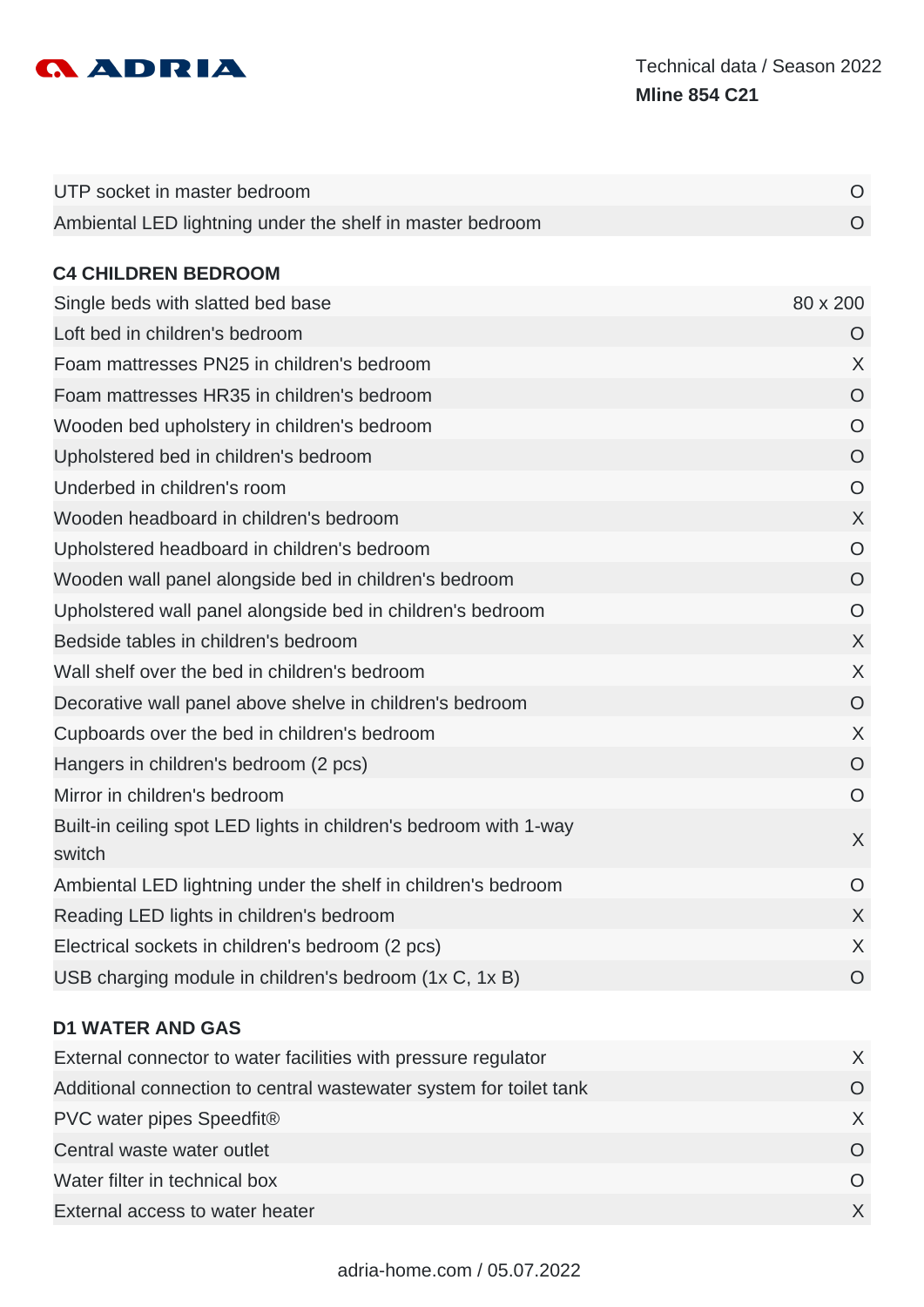

| Gas water heater Vaillant 11I natural push    | X.       |
|-----------------------------------------------|----------|
| Gas connectionin in box: Propan/Butan 30 mBar | $\times$ |
| External gas connection: Methan               | $\Omega$ |
| Electrical water heater 50                    | O        |
| Electrical water heater 80I                   | O        |
| Electrical water heater 1001                  | O        |
| External gas connection: Propan/Butan 30 mbar | $\Omega$ |
| External gas connection: Propan/Butan 50 mbar | $\Omega$ |
|                                               |          |

## **D2 ELECTRICITY**

| White flush mounted installations, sockets and switches |  |
|---------------------------------------------------------|--|
| External connection 32A, 250V, 2P+E                     |  |
| External connection 32A, 400V, 3P+N+E                   |  |
| Key lock                                                |  |

#### **E1 EXTERIOR EQUIPMENT**

| Awning LED light                                       |  |
|--------------------------------------------------------|--|
| External socket - matching colour of windows and doors |  |
| External socket under chassis                          |  |
| Terrace                                                |  |

#### **D4 HEATING AND COOLING**

| <b>Preinstallation for Airconditioning</b>               | X        |
|----------------------------------------------------------|----------|
| Airco Card                                               | $\Omega$ |
| Airco sensors for entrance door                          | O        |
| Airco sensors for all windows except bathrom             | $\Omega$ |
| Air-conditioning white - mono split                      | $\Omega$ |
| Electrical heater in living room                         | $\Omega$ |
| Electrical heater in master bedroom                      | $\Omega$ |
| Electrical towel heater in bathroom                      | $\Omega$ |
| Electrical heater in children's room 2                   | $\Omega$ |
| Electrical heater in children's room                     | $\Omega$ |
| Additional control of underfloor heating in the bathroom | $\Omega$ |

#### **D3 MULTIMEDIA**

TV holder O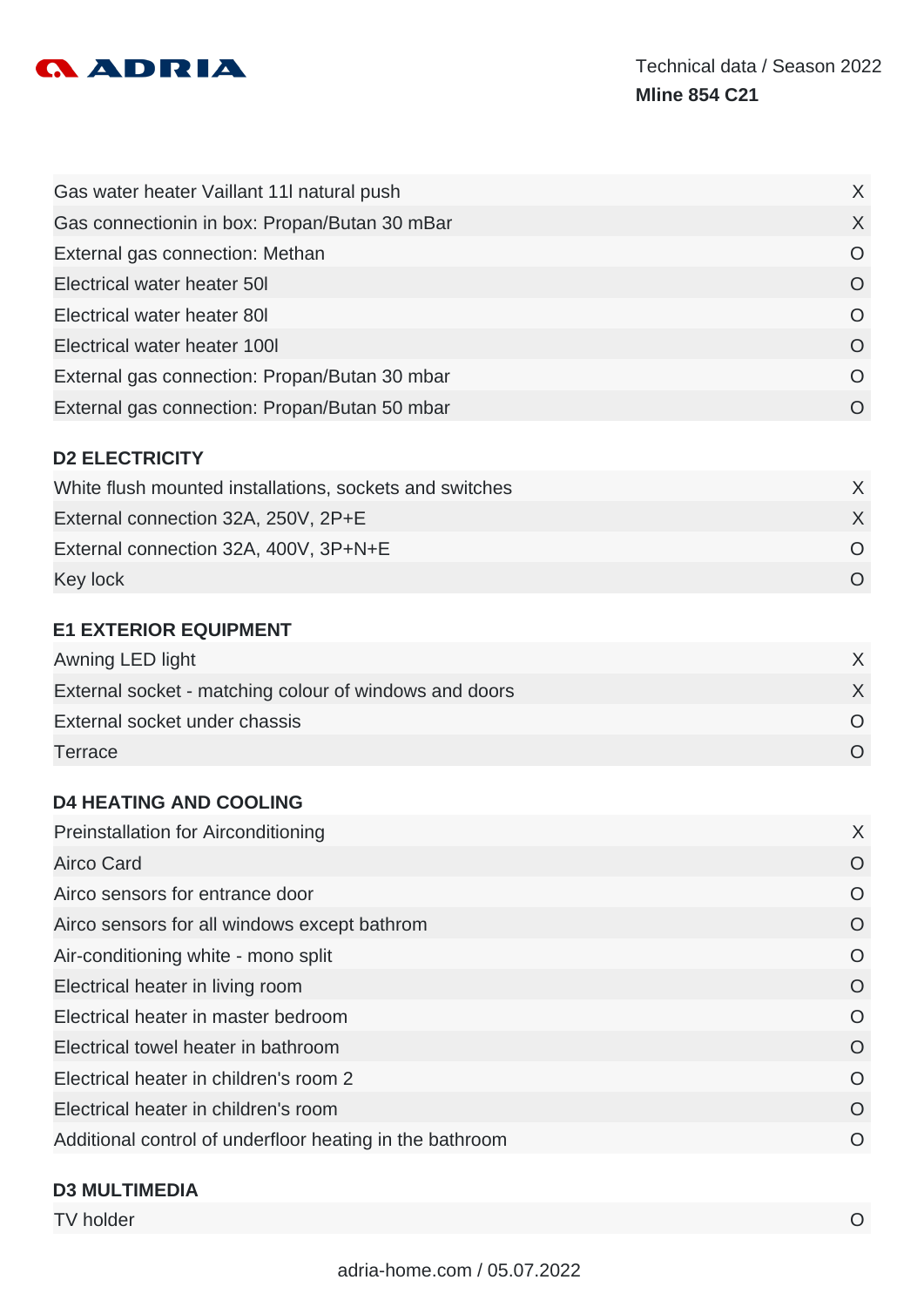

| TV holder with double fold function |  |
|-------------------------------------|--|
| LED TV 32 inch                      |  |